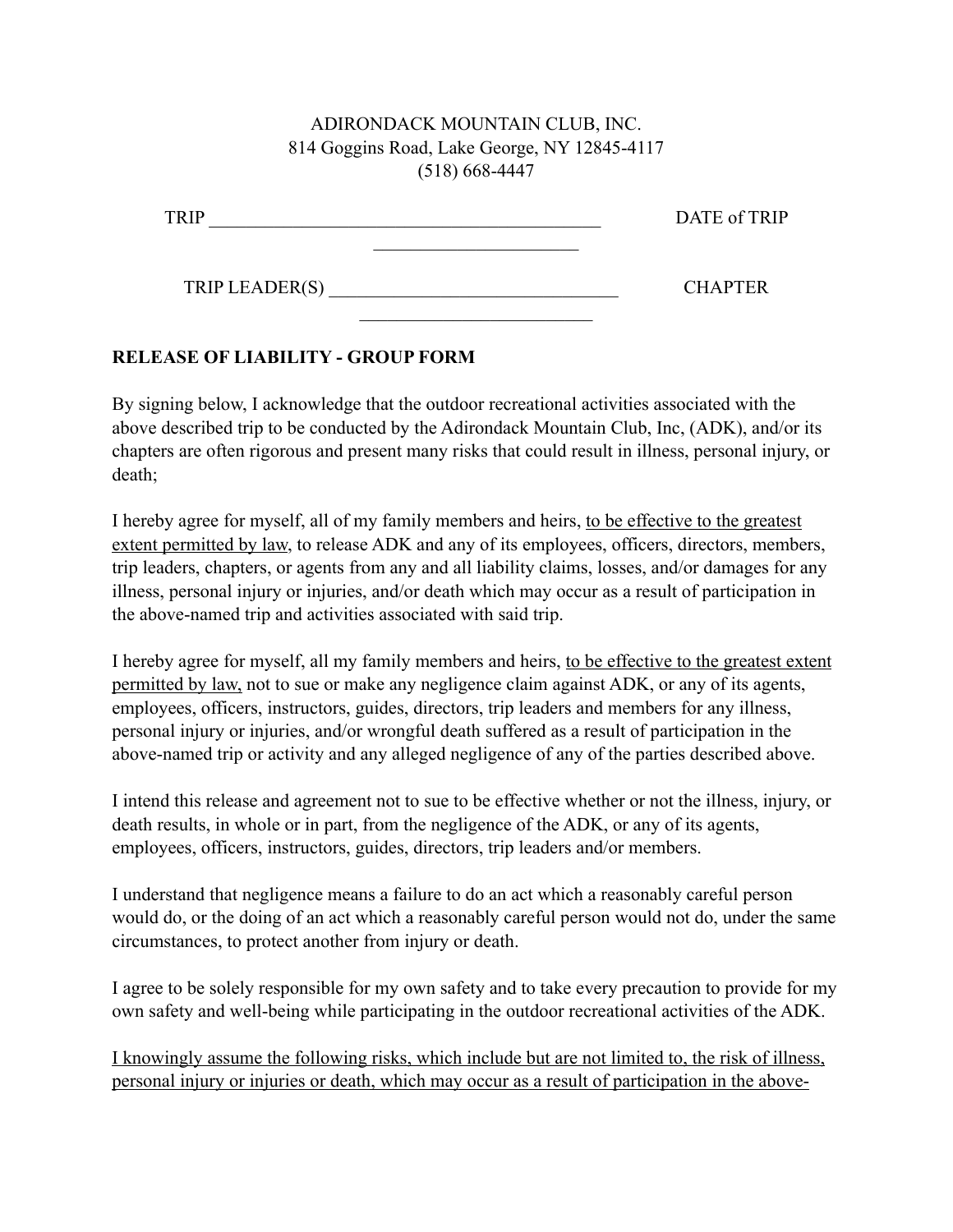named trip and recreation or sports activities associated with said trip, including the potential negligence of the trip leader(s).

|                          | <b>PRINT FULL NAME SIGNATURE</b> | <b>EMERGENCY</b><br><b>PHONE</b> | <b>ADK</b><br><b>MEMBER</b> |                |
|--------------------------|----------------------------------|----------------------------------|-----------------------------|----------------|
| $\mathbf{1}$             |                                  |                                  | Yes                         | N <sub>0</sub> |
| $\overline{2}$           |                                  |                                  | Yes                         | No             |
| $\mathfrak{Z}$           |                                  |                                  | Yes                         | N <sub>0</sub> |
| $\overline{\mathcal{A}}$ |                                  |                                  | Yes                         | N <sub>0</sub> |
| 5                        |                                  |                                  | Yes                         | N <sub>0</sub> |
| 6                        |                                  |                                  | Yes                         | N <sub>0</sub> |
| $\overline{7}$           |                                  |                                  | Yes                         | N <sub>0</sub> |
| 8                        |                                  |                                  | Yes                         | N <sub>0</sub> |
| 9                        |                                  |                                  | Yes                         | N <sub>0</sub> |
| 10                       |                                  |                                  | Yes                         | N <sub>0</sub> |
| 11                       |                                  |                                  | Yes                         | N <sub>0</sub> |
| 12                       |                                  |                                  | Yes                         | N <sub>0</sub> |
| 13                       |                                  |                                  | Yes                         | No             |
| 14                       |                                  |                                  | Yes                         | N <sub>o</sub> |

IF UNDER 18 YEARS OF AGE, A PARENT OR GUARDIAN MUST READ AND SIGN BELOW: I am the legal guardian of the above minor and have read the above RELEASE. I hereby consent to the terms of the RELEASE on behalf of the above-named minor, and give my consent to the participation of the above-named minor in the outdoor recreational activities of the ADK and I hereby give my consent to the participation of the above-named minor in all the activities of the ADK on the terms stated above.

| <b>PRINT GUARDIAN</b><br><b>NAME</b> | <b>GUARDIAN</b><br><b>SIGNATURE</b> | <b>EMERGENCY</b><br><b>PHONE</b> | ADK<br><b>MEMBER</b> |    |
|--------------------------------------|-------------------------------------|----------------------------------|----------------------|----|
|                                      |                                     |                                  | Yes                  | Nο |
|                                      |                                     |                                  | Yes                  | N٥ |